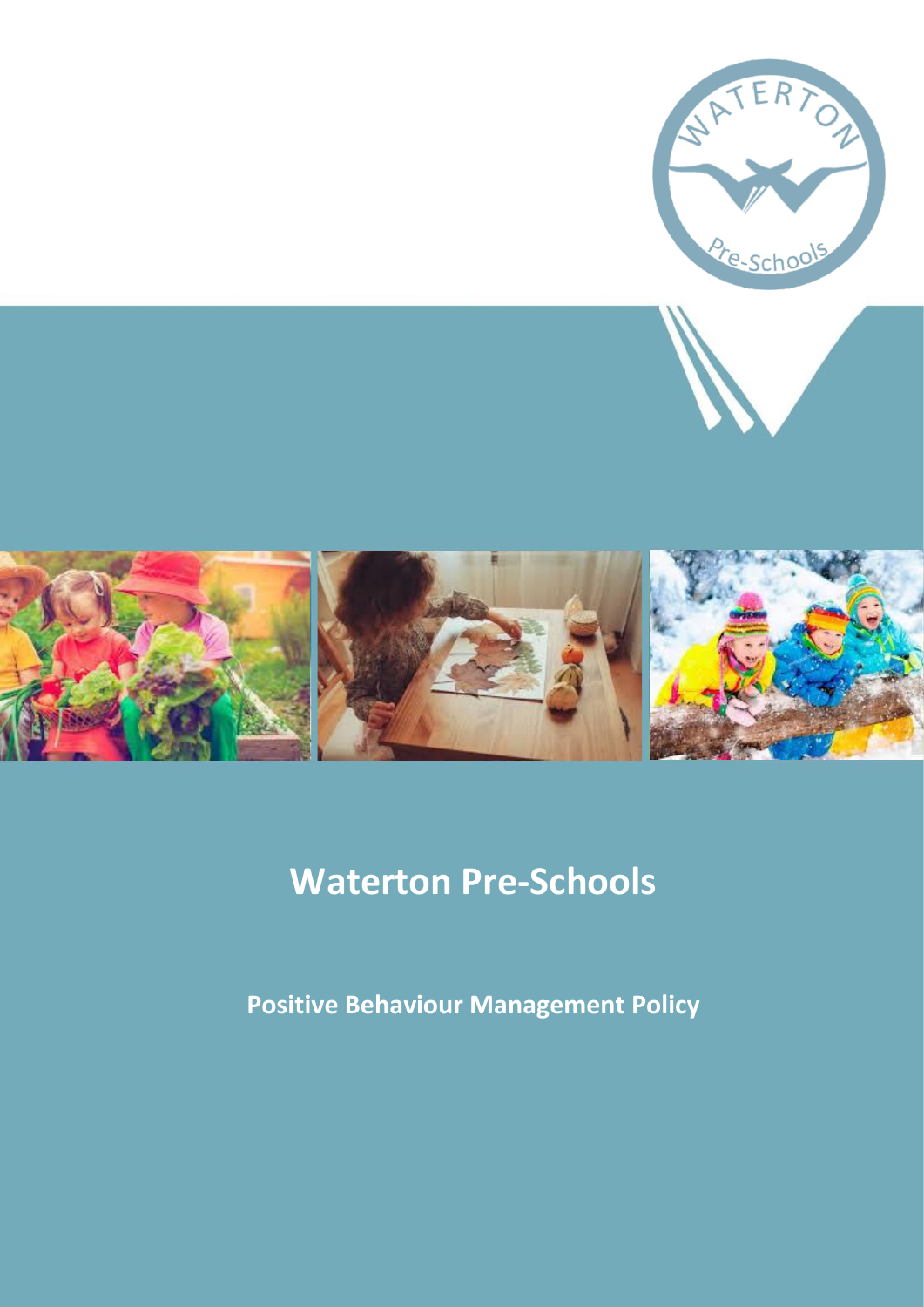#### **WATERTON PRE-SCHOOLS**

#### **POSITIVE BEHAVIOUR MANAGEMENT POLICY**

The leader of behaviour management at Waterton Pre-Schools is the Executive Headteacher, Becky Cook.

Every adult who works with children in our Pre-Schools will support the development of positive behaviour.

## **Early Years Foundation Stage: Personal, Social and Emotional Development**

Our children will be provided with experiences and support which will help them to develop:

- a positive sense of themselves and of others
- respect for others
- social skills
- and a positive disposition to learn.

## **We aim through the EYFS for children to:**

- understand that their own actions affect other people.
- be aware of the boundaries set, and of behavioural expectations in the setting.
- beginning to be able to negotiate and solve problems without aggression.

"Children's personal, social and emotional development (PSED) is crucial for children to lead healthy and happy lives, and is fundamental to their cognitive development. Underpinning their personal developmentare the important attachments that shape their social world. Strong, warm and supportive relationships with adults enable children to learn how to understand their own feelings and those of others. Children should be supported to manage emotions, develop a positive sense of self, set themselves simple goals, have confidence in their own abilities, to persist and wait for what they want and direct attention as necessary. Through adult modelling and guidance, they will learn how to look after their bodies, including healthy eating, and manage personal needs independently. Through supported interaction with other children, they learn how to make good friendships, co-operate and resolve conflicts peaceably. These attributes will provide a secure platform from which children can achieve at school and in later life." - (*Statutory framework for the early years foundation stage Setting the standards for learning, development and care for children from birth to five 2021: p8*)

## **Early Learning Goal**

*Self-Regulation* Children at the expected level of development will:

• Show an understanding of their own feelings and those of others, and begin to regulate their behaviour accordingly;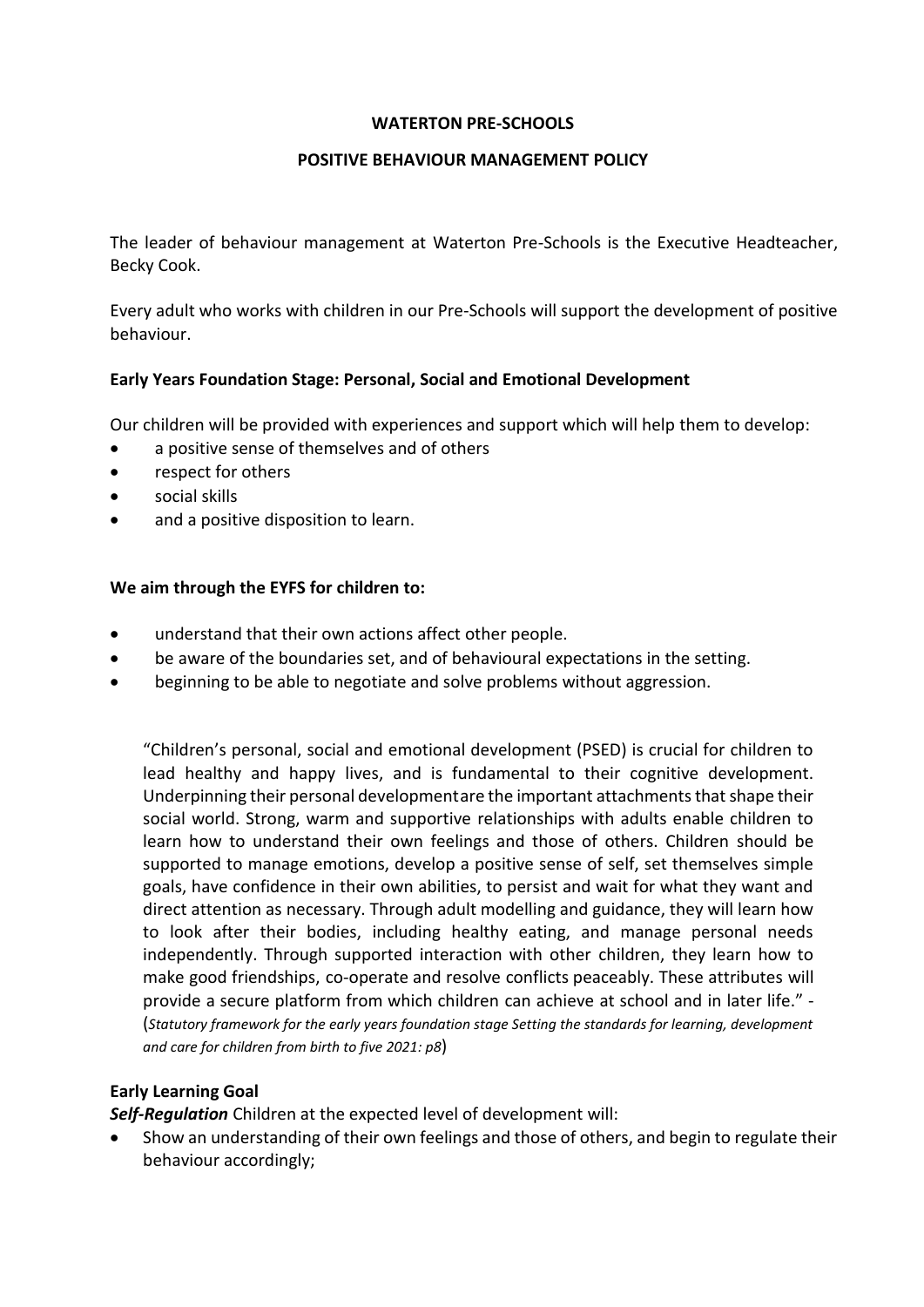- Set and work towards simple goals, being able to wait for what they want and control their immediate impulses when appropriate;
- Give focused attention to what the teacher says, responding appropriately even when engaged in activity, and show an ability to follow instructions involving several ideas or actions.

*Managing Self* Children at the expected level of development will:

- Be confident to try new activities and show independence, resilience and perseverance in the face of challenge;
- Explain the reasons for rules, know right from wrong and try to behave accordingly;
- Manage their own basic hygiene and personal needs, including dressing, going to the toilet and understanding the importance of healthy food choices.

*Building Relationships* Children at the expected level of development will:

- Work and play cooperatively and take turns with others;
- Form positive attachments to adults and friendships with peers
- Show sensitivity to their own and to others' needs.

## **Positive Ethos**

Our Pre- Schools are happy, friendly, welcoming places. Our Positive Behaviour Management Policy is very much about developing caring relationships and rewarding good effort, manners and behaviour with clear and developmentally appropriate expectations for the children's behaviour.

The policy understands the need to respect everyone as individuals and treat them accordingly. The ethos in our Pre-Schools is very positive and created by caring relationships and in the way all concerned with Pre-School interact with one another.

Every interaction is based on caring professional relationships and respectful acknowledgement of the feelings of children and their families.

We hope to foster a partnership with our parents and children in order to achieve the following aims:

- We aim to teach patience, generosity and respect for people and property by example.
- We aim to develop a child's self-esteem by promoting opportunities for successful achievements. We reinforce good behaviour by praise.
- We aim to teach children to co-operate, share and take turns.
- We aim to teach children to manage conflicts appropriately, thus in an incident:
	- a) we try to establish what has happened
	- b) we try to help the children to see the others' point of view by talking in a calm manner with them
	- c) we try to help them understand when their behaviour is unacceptable

## **Rewards and Achievements**

In our Pre*-Schools Every Child Matters*. Every effort is made to make the school environment as welcoming both to children and parents as is possible. All staff recognise that children need to be well-motivated in order to function at their best.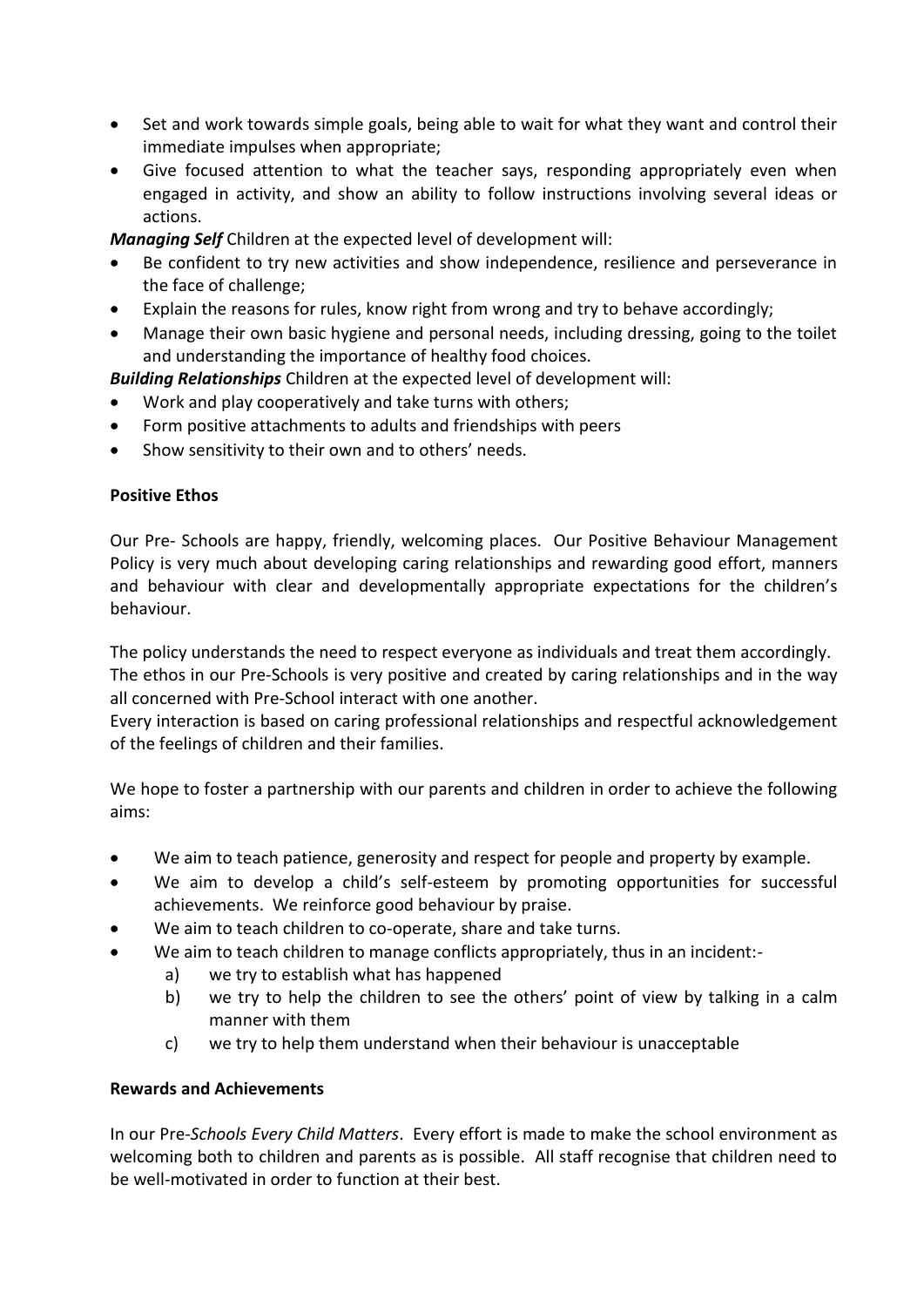In order to promote well-motivated children staff use the following strategies:

- a) the use of praise is well established in the form of smiles or words from all staff
- b) children share work with staff and receive positive feedback
- c) children are rewarded for their efforts and resilience
- d) children's work is valued and displayed for everyone to enjoy
- e) photographs are taken of work and put into the children's 2Simple file or displayed around the setting
- f) certificates for completing events are awarded
- g) stickers used as appropriate for birthdays or good work
- h) each child receives a birthday card and a Christmas card with a Christmas present
- i) home/school links via 'Marvellous Me' box, Focus Child work, 2Simple and parental consultations
- j) advice from support agencies on individual reward systems for children with SEND will be followed and shared with parents/carers
- k) sharing interests from home
- l) the use of SEAD (Social and Emotional Aspects of Development) and SEADLINGS programmes, to support young children's PSED (Personal, Social and Emotional Development) in the EYFS (Early Years Foundation Stage).

# **Actions/Strategies**

Staff need to use their discretion according to the needs of individual cases e.g. if a child hurts someone or behaves unsociably they may be asked to play elsewhere.

In extreme cases, the Behaviour Support Service and/or Team Teach Service may become involved in supporting the setting to develop appropriate strategies.

There are times when we need to use behaviour management strategies such as sticker or individual smiley face charts if appropriate for a child. Parents are always kept informed when such strategies are used so that they can give their support.

# **Role of Trustees**

- The Trustees and Committee Members play a key role in influencing the ethos of the Pre-Schools. This influence carries with it a responsibility to support the Executive Headteacher and her staff in maintaining high standards of behaviour within the Pre-Schools.
- The Trustees will review the Pre-Schools behaviour policy every 2 years, or earlier if changes are required or recommended.

# **Role of the Executive Headteacher**

- To encourage good behaviour, care and respect within each Pre-School.
- To discuss and produce the Pre-School Positive Behaviour Management Policy in conjunction withTrustees and staff and to let that policy be known in the Pre-Schools.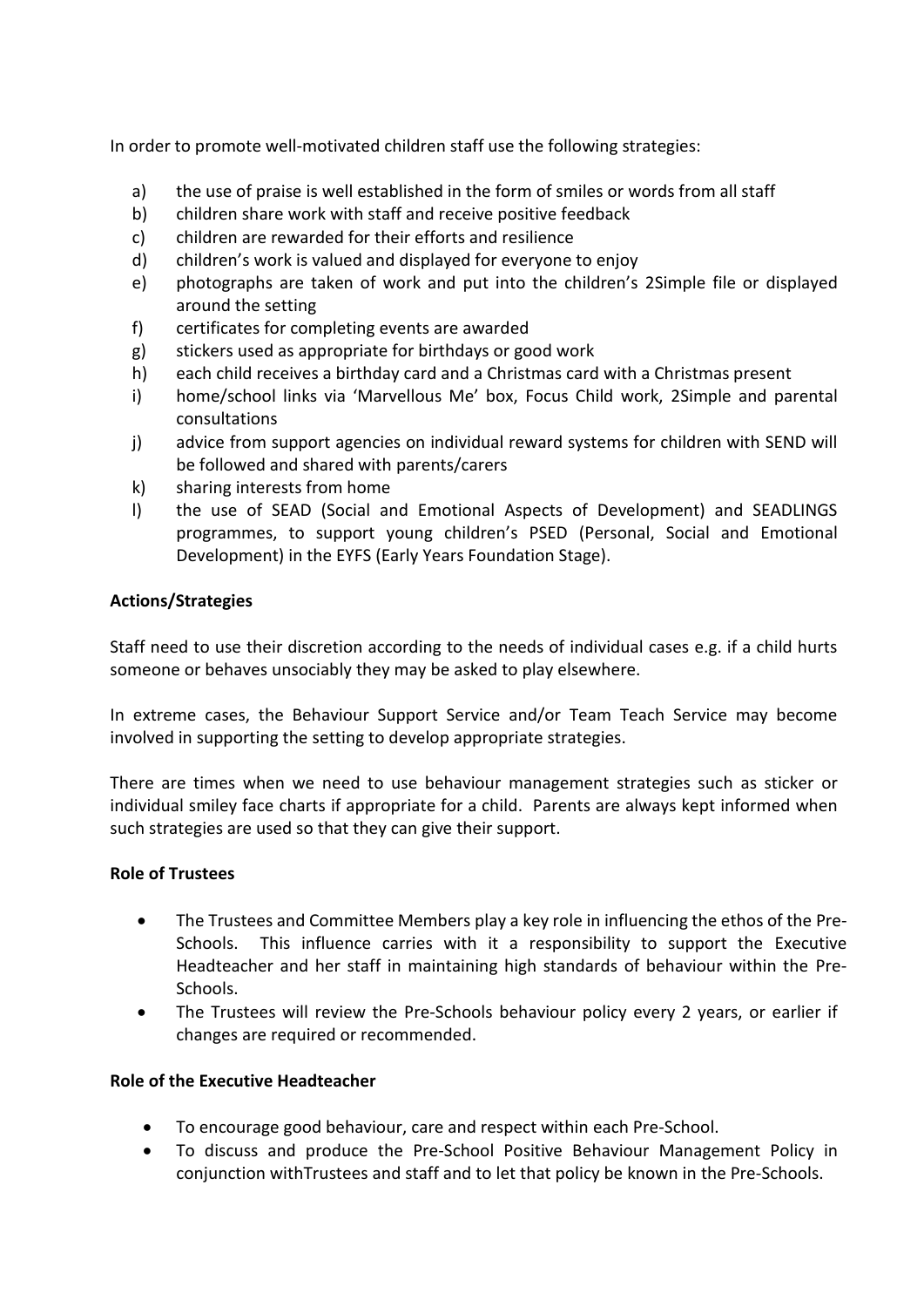- To ensure parents are aware of the Pre-Schools Positive Behaviour Management Policy. Parents are given a welcome pack containing policy, upon their child's admission into a Pre-School.
- To ensure the policy document is published on the Pre-School's Website.
- To ensure that the policy is consistently and fairly applied throughout the Pre-Schools.

## **Role of the Pre-School Manager**

- To put the policy on Positive Behaviour management into practice, and apply it fairly and consistently.
- To be available to discuss behaviour issues and concerns amongst children, staff and parents.
- To make children aware of why good behaviour is beneficial to themselves and to others.
- To plan and deliver the SEAD and SEADLINGS programme to help young children develop social and emotional skills.

## **Bullying**

We do not feel that bullying is a common problem in our Pre-Schools.

However, bullying may be distinguished from other unacceptable forms of aggression in that it involves dominance of one child by another, or a group of others, and usually forms a pattern of behaviour rather than an isolated incident. Bullying or other forms of harassment can make a child's live unhappy and can hinder progress.

If staff feel action is appropriate they must:

- talk to child/children involved
- discuss with whole staff
- agree course of action
- speak with parents
- produce written action/behaviour plan

The LA behaviour management support team may become involved with parental permission through liaison with the Team Around The Early Years. (TAEY)

## **Racial Harassment**

All incidents must be taken seriously and, as with bullying, it must be made clear that such practices are unacceptable and will not be tolerated.

All incidents of racial harassment must be reported to the Executive Headteacher, and logged.

## **Good Practice**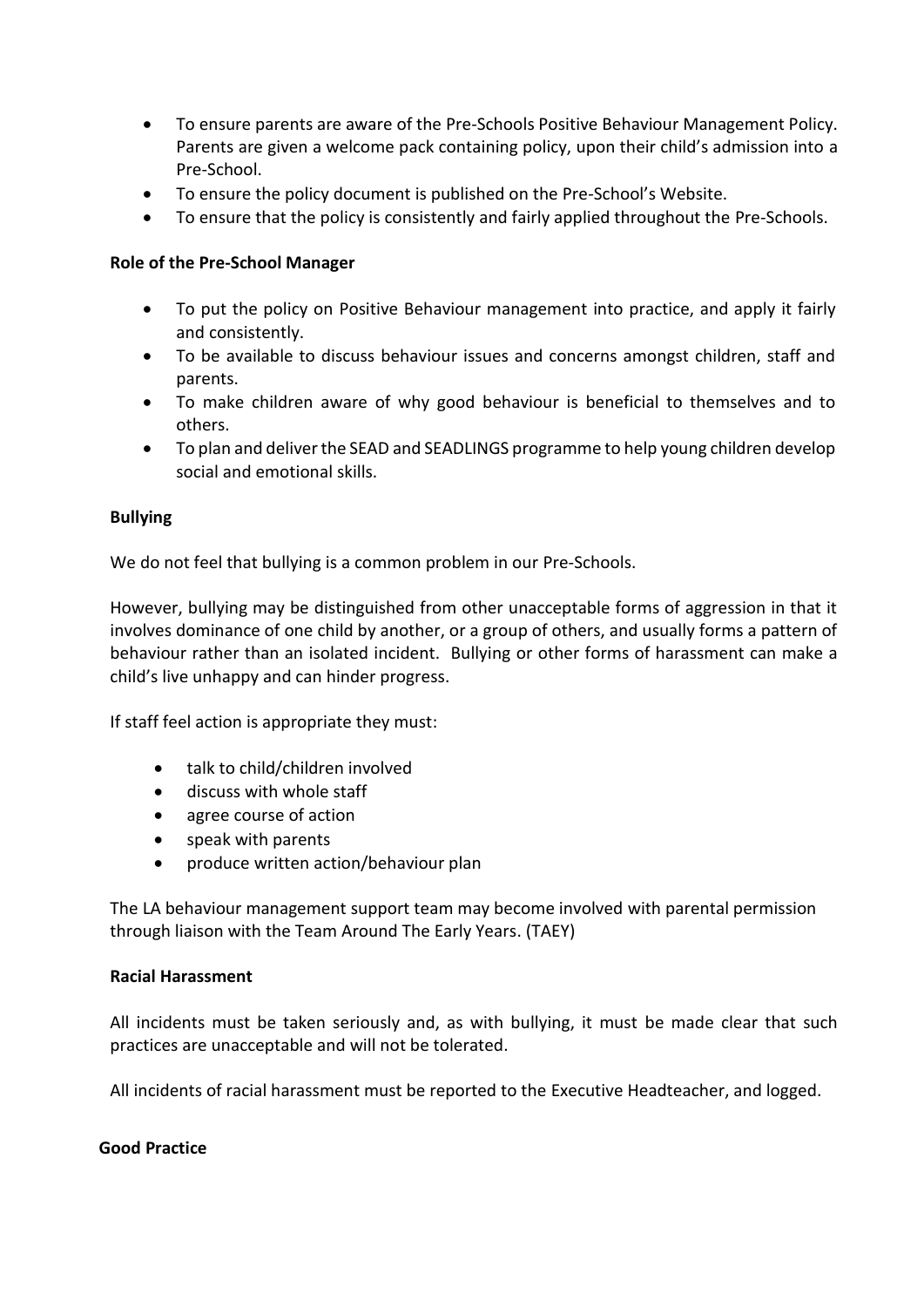Every Pre-School has a named leader for Positive Behaviour Management; usually the Manager.

They are required to:

- Keep up to date with legislation, research, and thinking on promoting positive behaviour and on handling children's behaviour where it may require additional support.
- Ensure that all staff are ACE aware and understand that all behaviour is a form of communication.
- Support the staff to understand the individual needs of the children.
- Check that every member of staff has relevant in-service training on promoting positive behaviour and that up to date training records are kept.
- Ensure all new staff and volunteers are aware of, have read and understood the Positive Behaviour Policy.
- Work with Area SENCO/Health Visitor, other experts and sources to promote positive behaviour.

Staff will be aware of the individual needs of children and note changes in their usual behaviour. The following factors are important when considering what is acceptable behaviour:

- a child's age
- a child's personality
- a child's maturity
- a child's emotional development
- the home circumstances
- any special needs the child may require
- We require all staff, volunteers, and students to provide a positive role model of behaviour by treating children, parents, and one another with friendliness, care, and courtesy.
- We work in partnership with our children's parents/carers making sure they are informed about their child's personal, social and emotional development on a regular basis by their keyworker.
- We work with parents to address recurring inconsiderate behaviour by using observation records to help us understand the cause and decide jointly how to respond appropriately.
- We do not use techniques intended to single out or humiliate individual children.
- Physical punishment (smacking, shaking) is never used and children are never threatened with these.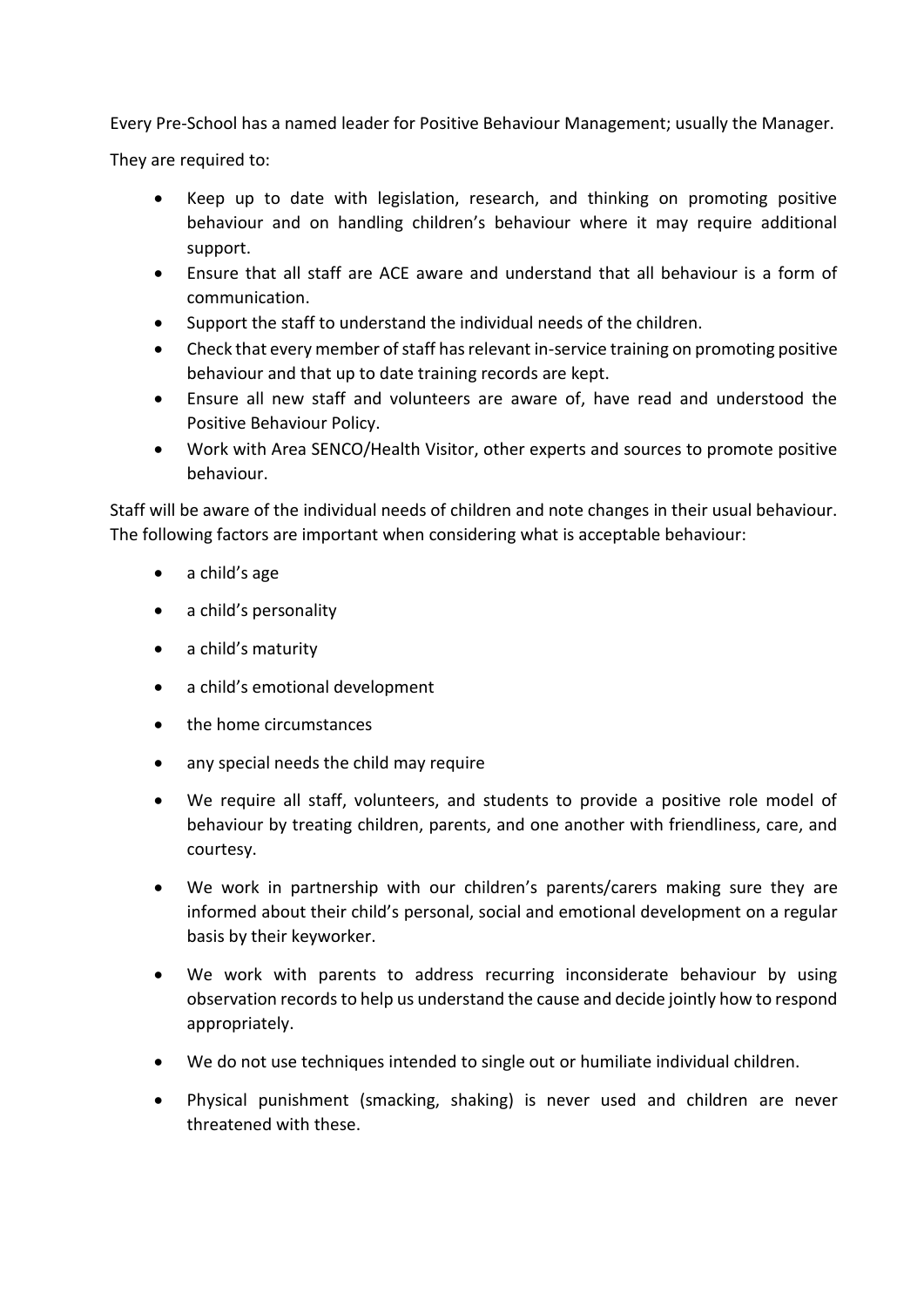- Every member of staff is aware of the rules of the setting, apply them consistently, and implement agreed strategies for individual children.
- Our well-resourced environments reduce the need for unnecessary conflict over sharing and waiting for turns.
- We avoid creating situations in which children receive adult attention only in return for inconsiderate behaviour.
- We recognise that teasing, rough and tumble play and fantasy play are normal for young children and are acceptable within limits.
- We actively reward good behaviour in a positive, enthusiastic manner so that the children will be aware of their expected behaviour.
- We encourage all children to feel good about themselves and show them what is expected of them.
- Staff will deal quietly and discretely with negative behaviour so that attention is not drawn to it
- Staff will not shout at or raise their voices in a threatening way to children
- If a problem occurs staff will distract the child if possible
- If distraction does not work, staff will remove the child from the situation and discuss their behaviour. Acknowledge their feelings and explain what is not acceptable and how we can put it right.
- We may assign a member of staff to be with a child if necessary.
- We encourage children who have hurt someone to show concern e.g. by helping them up/getting them a tissue/giving them a cuddle.
- Staff offer comfort to intense emotions, helping children to manage their feelings and talk about them to help resolve issues and promote understanding.
- Boundaries agreed with the children are put in place to support play that are understood by them to ensure children are not hurt.

# **Unacceptable Behaviour that we will challenge and support a child to change:**

- Dangerous behaviour (climbing on tables, throwing natural materials, throwing equipment or toys)
- Any behaviour which hurts or threatens another child or adult eg biting, smacking, kicking, punching